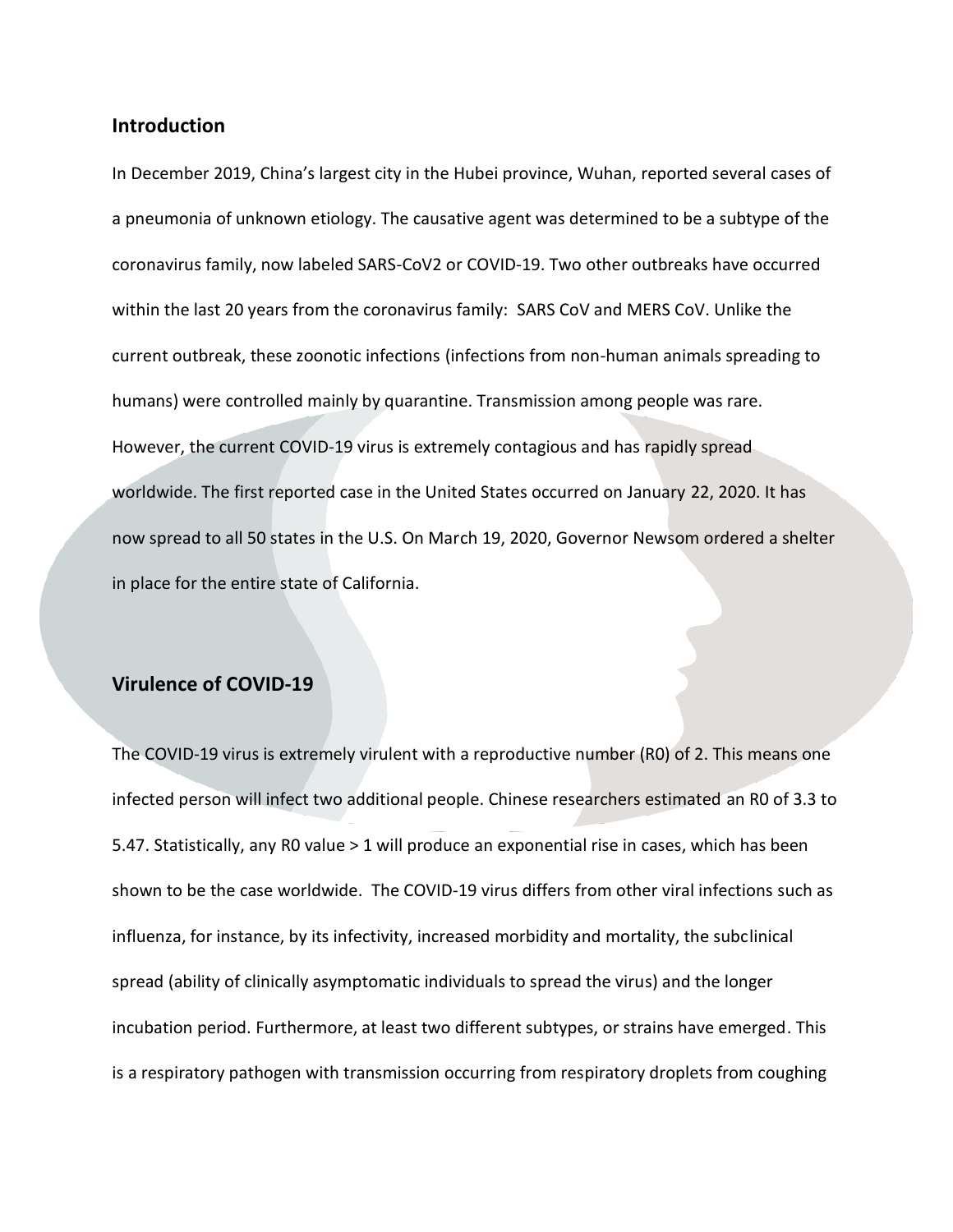and sneezing. Aerosol transmission is also possible in cases of exposure to elevated aerosol concentrations in closed spaces. The incubation time is generally within 3 to 7 days with reports being as long as 12 days before symptoms appear.

Vulnerable entry points for the virus to invade the body include inhalation of the virus through the nose and mouth as well as via the eyes. A report published in the British Journal of Ophthalmology in March 2020 revealed that one of the healthcare workers, despite being fully gowned with a protective suit and N95 respirator, was still infected by the virus with the first symptom being unilateral conjunctivitis, followed by development of a fever a few hours later.

# **Oral & Maxillofacial Surgeons/Dentists among highest risk for Health Care Workers**

Oral & Maxillofacial Surgeons, by nature of our specialty, are at particularly high risk for acquisition of this virus. The Centers for Disease Control (CDC) has recognized this in their recent COVID-19 recommendations.

The practice of dentistry involves the use of rotary dental and surgical instruments such as handpieces or ultrasonic scalers and air-water syringes. These instruments create a visible spray that contains large particle droplets of water, saliva, blood, microorganisms, and other debris. This spatter travels only a short distance and settles out quickly, landing on the floor, nearby operatory surfaces, DHCP, or the patient. The spray also might contain certain aerosols. Surgical masks protect mucous membranes of the mouth and nose from droplet spatter, but they do not provide complete protection against inhalation of airborne infectious agents.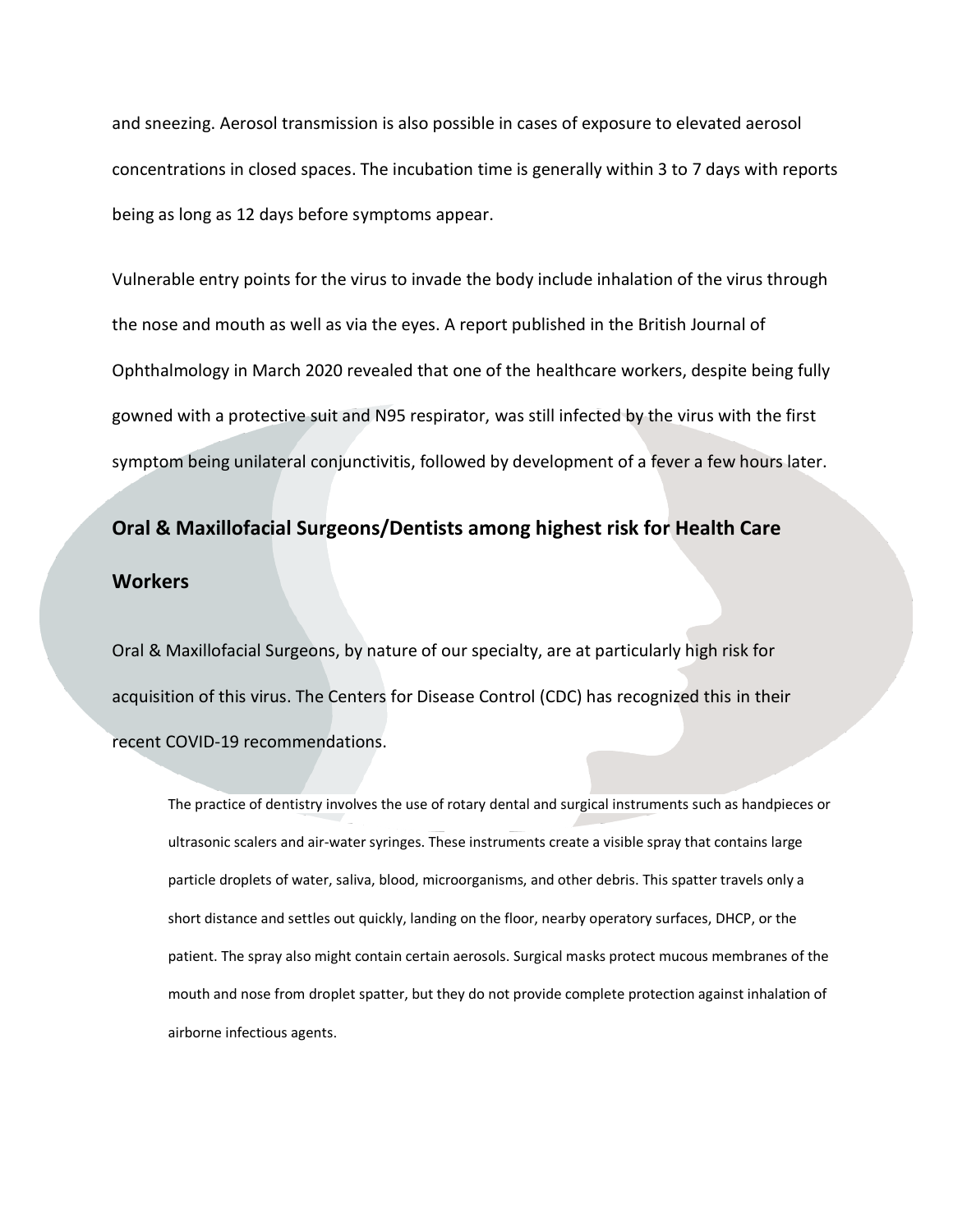Furthermore, our proximity to the nose and mouth of the patient puts us at even higher risk than other health care workers (HCW). Of note, however, the difference between aerosols generated by high-speed dental handpieces for restorative procedures (300,000-450,000 rpm) versus surgical handpieces (up to 45,000 rpm) has not yet been thoroughly investigated. Thus, clinical judgement when utilizing any type of rotary instrument is advised.

#### **Testing**

To date, the most accurate test for COVID-19 infection is the RT-PCR test (reverse transcriptase polymerase chain reaction). This is a test for the actual RNA of the virus by conversion to DNA and then looking for parts of the specific viral genome of the SARS-COVID-19. This has reported sensitivity and specificity rates of 90 percent and above. Samples for testing are obtained by a nasopharyngeal swab. While this is considered the "gold standard" and is highly accurate, false negatives can occur if a faulty sample was taken or if the sample was taken too early or too late in the infection cycle. Lack of availability of test kits and long processing times have hindered widespread testing.

Recently, rapid test kits have now come on the market. These test kits usually test for antibodies (IgG and IgM) to the COVID-19 virus and the results are available usually within an hour. A positive test can indicate that the patient has been exposed at some point to the Sars-CoV2 virus. It will not, however, give information if the patient is actively shedding viral particles. Studies have shown shedding of viral RNA from sputum outlasting the end of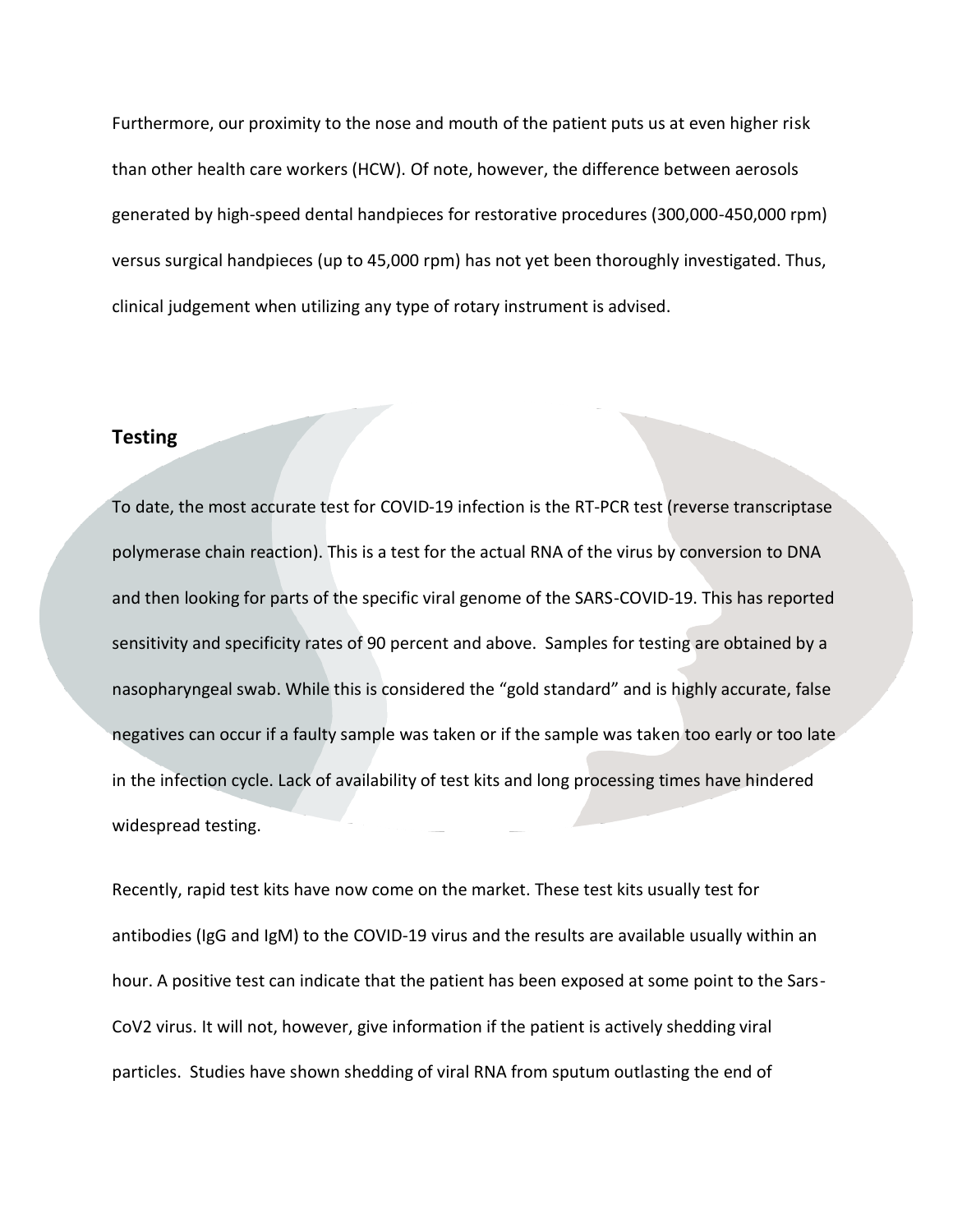symptoms. To date, over 50 manufacturers have applied for and received emergency use authorizations (EUA)'s for serologic testing kits.

Geographic differences in availability of testing vary widely through the state of California. Some locales are able to test asymptomatic patients while other locations are only testing symptomatic suspected COVID-19 patients.

### **Personal Protective Equipment (PPE)**

Because of the nature of the transmission of the virus and the aerosolization in the procedures that are performed, respiratory protection is of utmost importance. The highest degree of respiratory protection is the PAPR (Powered air purifying respirator). This consists of a respirator in the form of a hood or full face mask which takes ambient air that is contaminated and actively removes it (filters) and then delivers clean air to the user's face and mouth. While offering the greatest protection, PAPRs are extremely rare to the Oral & Maxillofacial Surgeon, and generally prohibitive for the scope of work the surgeon encounters. Upon the outbreak of the pandemic, extreme demand for PAPRs have made acquisition of them extremely difficult.

More commonly used are N95 face masks or full or half masks respirators with N95 or P100 filters. The N95 face mask is a disposable face mask made of a polypropylene filter with a polyester shell. The outer surface is a coverweb with electrostatically charged microfiber filter media. The 95 designation indicates it filters 95% of particles greater than 0.3 microns in size.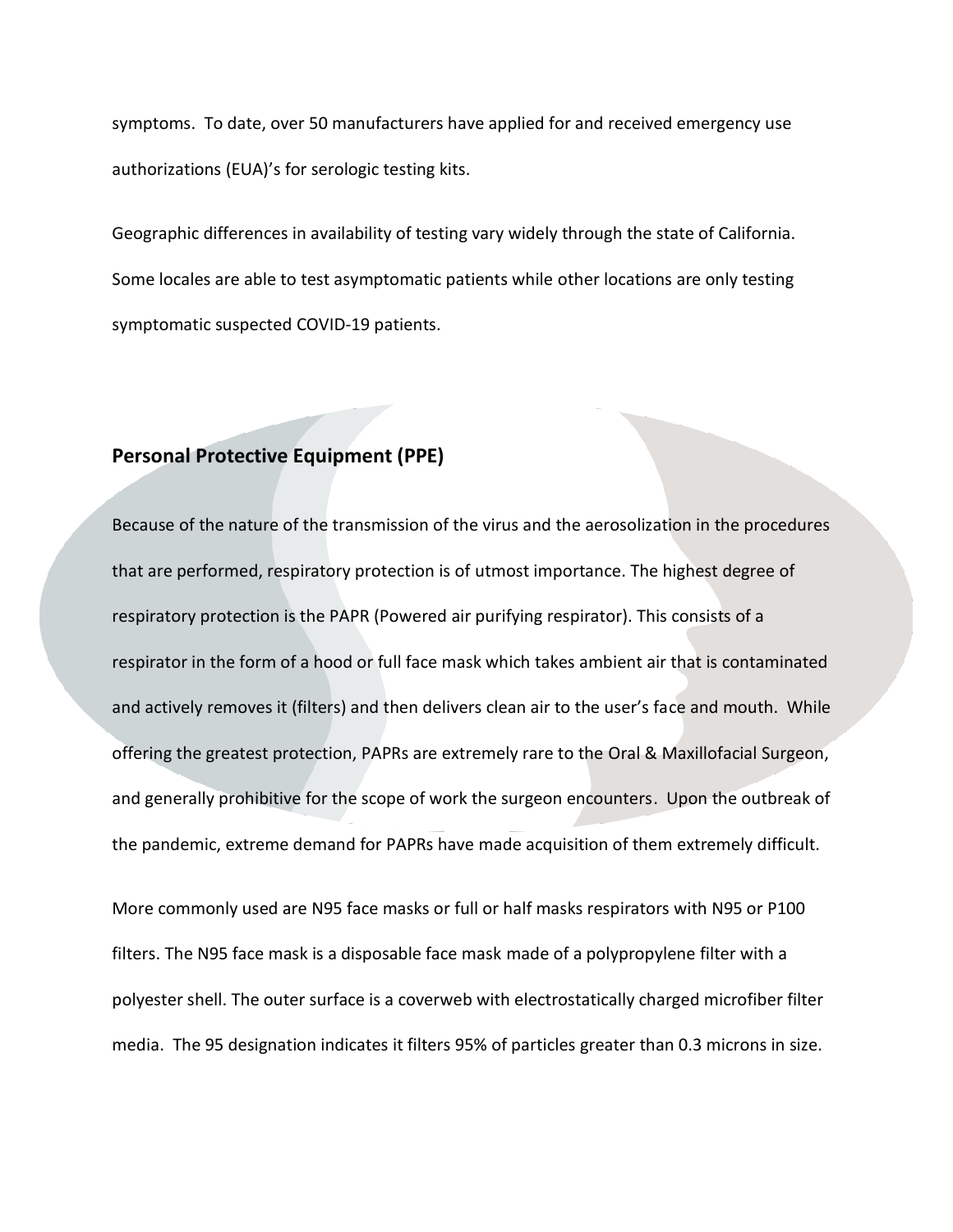While the COVID-19 virus is approximately .125 microns, transmission often occurs with viral particles traveling in biologic aerosols (larger particles) ranging in size from 0.5-3 microns.

Half or full facepiece respirators are made of silicone material that fit over the entire face or just the nose and mouth. Two disposable filter cartridges attach to the facepiece. The N, R or P classification is indicative of resistance to oil. The 100 designation indicates filtration capability of 99.97% of airborne particles.

Surgical masks are the most commonly used in the oral and maxillofacial surgery practice. They are used as a physical barrier to protect the user from hazards, such as splashes of large droplets of blood or body fluids as well as protection of the patient and other fellow HCW from the person wearing the mask. They are not designed or certified to prevent the inhalation of small airborne contaminants. As they do not fit tightly against the face, small particles can pass through the gaps between the face and mask. Their ability to filter small particles vary significantly based upon the type of material used to make the mask. Only FDA approved masks can be legally marketed in the United States and have been tested for their ability to resist blood and body fluids.

Other types of PPE already commonly in use are safety goggles, face shields, hair covering, waterproof surgical gown, gloves, and shoe covers.

#### **Latest Centers for Disease Control and Prevention (CDC) Guidelines**

The latest CDC Guidelines for dental practitioners were updated April 27, 2020.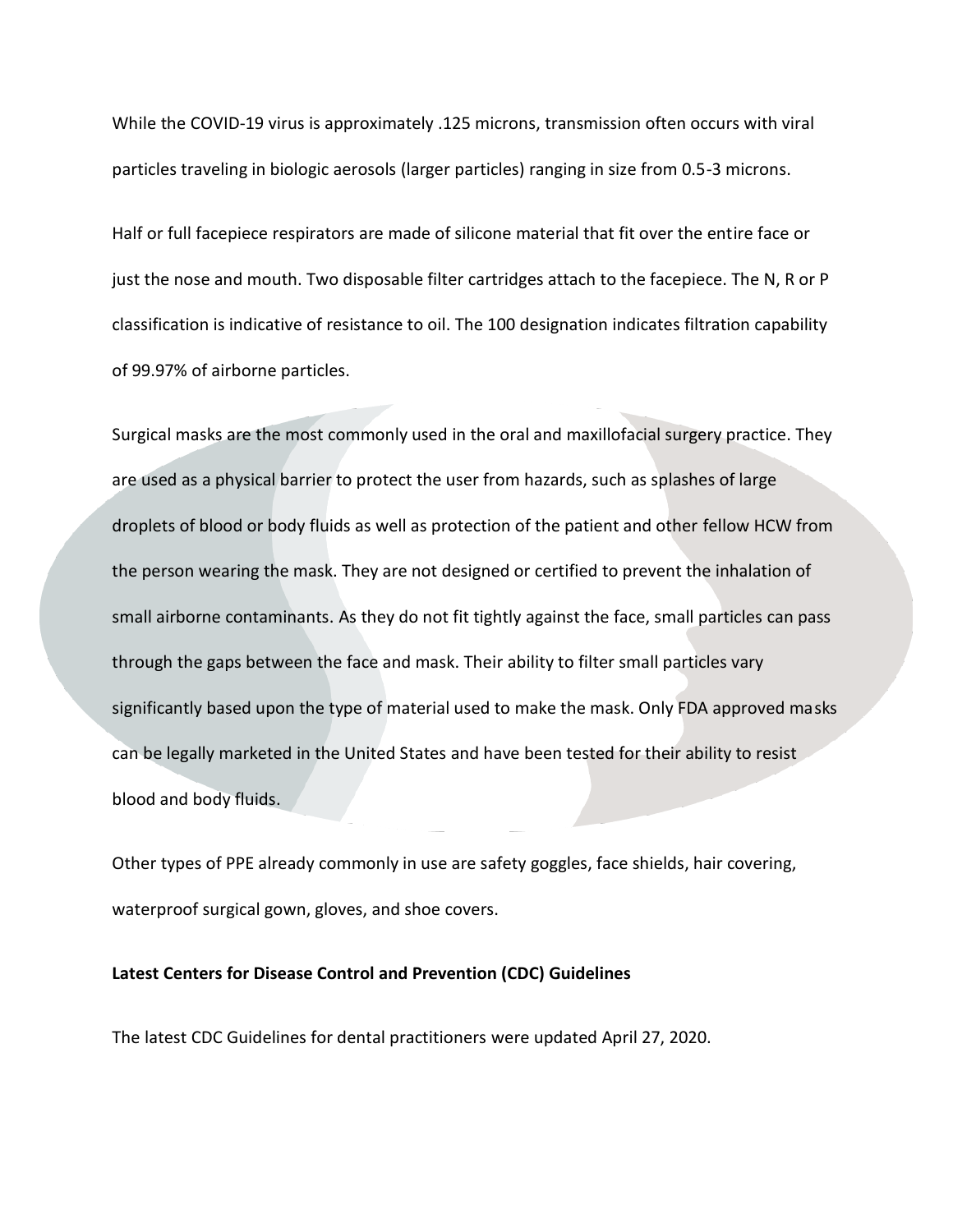CALAOMS agrees with CDC guidelines for known COVID-19 positive or suspected COVID-19

positive patients.

If a patient arrives at your facility and is suspected or confirmed to have COVID-19, take the following actions:

- Defer dental treatment
	- o Give the patient a mask to cover his or her nose and mouth.
	- $\circ$  If not acutely sick, send the patient home and instruct the patient to [call a medical](https://www.cdc.gov/coronavirus/2019-ncov/if-you-are-sick/steps-when-sick.html) [provider.](https://www.cdc.gov/coronavirus/2019-ncov/if-you-are-sick/steps-when-sick.html)
	- $\circ$  If acutely sick (for example, has trouble breathing) refer the patient to a medical facility.

If emergency dental care is medically necessary for a patient who has, or is suspected of having COVID-19, [Airborne Precautions](https://www.cdc.gov/infectioncontrol/basics/transmission-based-precautions.html#anchor_1564058235) (an isolation room with negative pressure relative to the surrounding area and use of an N95 filtering disposable respirator for persons entering the room) should be followed. Dental treatment should be provided in a hospital or other facility that can treat the patient using the appropriate precautions.

Furthermore, current CDC Guidelines for Procedures on Patients who are Not Symptomatic for

COVID-19 and Without Known Exposure to COVID-19 are as follows:

- Respirator or surgical mask:
	- o **Before entering a patient room or care area**, put on one of the following:
		- **■** An N95 respirator<sup>[5]</sup> or a respirator that offers a higher level of protection such as other disposable filtering facepiece respirators, powered air-purifying respirators (PAPRs), or elastomeric respirators.
		- If a respirator is not available, use a combination of a surgical mask and full-face shield. Ensure that the mask is cleared by the US Food and Drug Administration [\(FDA\) as a surgical mask](https://www.fda.gov/regulatory-information/search-fda-guidance-documents/surgical-masks-premarket-notification-510k-submissions#7) .
	- o **During aerosol-generating procedures** (e.g. use of dental handpieces, air/water syringe, ultrasonic scalers), put on one of the following:
		- An N95 respirator or a respirator that offers a higher level of protection such as other disposable filtering facepiece respirators, powered air-purifying respirators (PAPRs), or elastomeric respirators.
	- o **After exiting the patient's room or care area and closing the door** (if present), take into consideration that most dental procedures generate droplets, spatter, and aerosols:
		- Remove and discard disposable respirators and surgical masks.
		- Perform hand hygiene after removing the respirator or facemask.
- Eye Protection
	- o **Before entering the patient room or care area**, put on eye protection (i.e., goggles or a full-face shield that covers the front and sides of the face).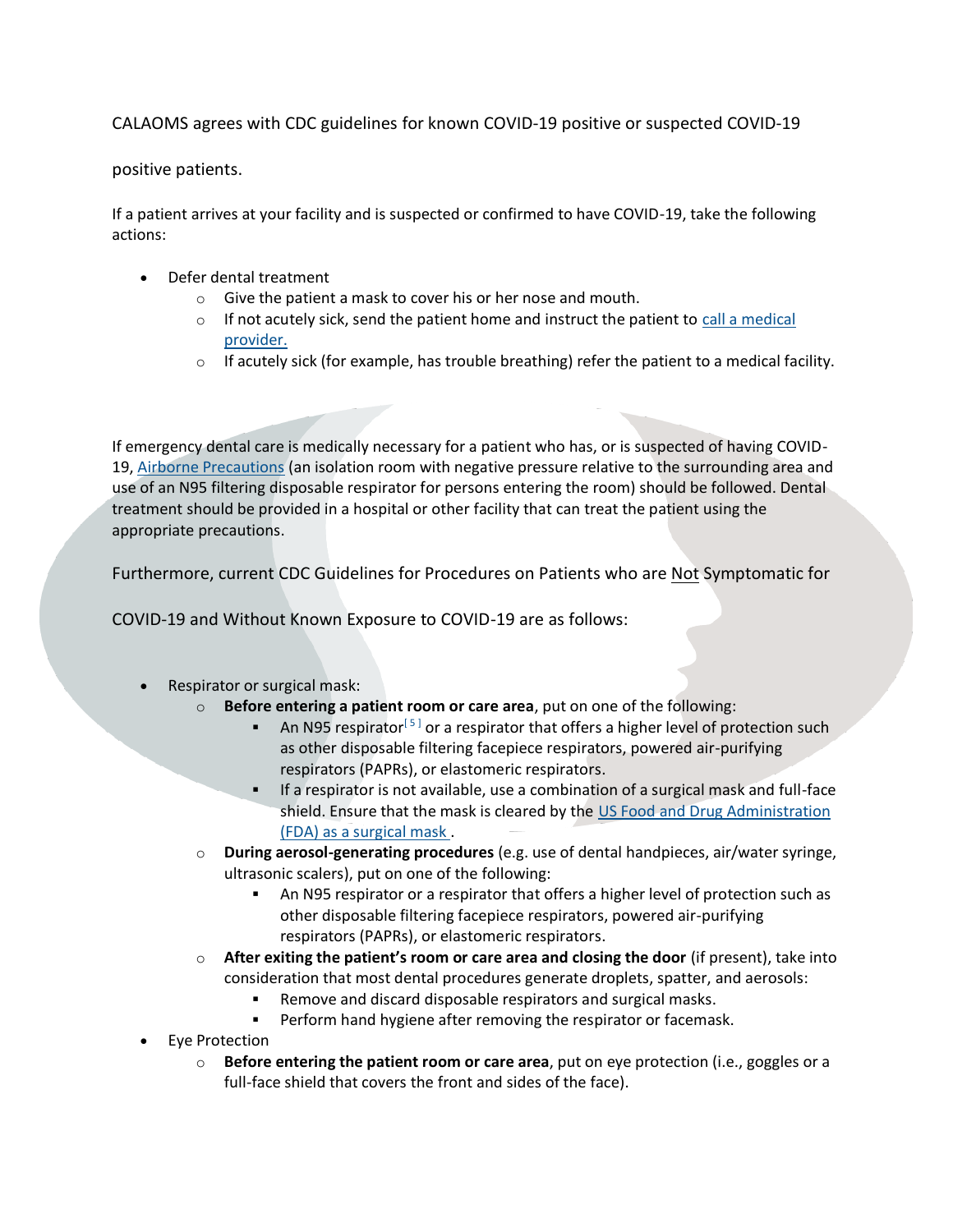- Personal eyeglasses and contact lenses are NOT considered adequate eye protection.
- If respirators are not available and surgical masks are used, wear a full-face shield.
- o **After leaving the patient room or care area**:
	- Remove eye protection.
	- Clean and disinfect reusable eye protection according to manufacturer's reprocessing instructions prior to reuse.
	- Discard disposable eye protection after use.
- Gloves
	- o **Before entering the patient room or care area**, put on clean, non-sterile gloves.
	- o Change gloves if they become torn or heavily contaminated.
	- o **Before leaving the patient room or care area**:
		- Remove and discard gloves.
		- Immediately perform hand hygiene.
- Gowns
	- o Before entering the patient room or area, put on a clean isolation gown.
	- o Change gown if it becomes soiled.
	- o **Before leaving the patient room or area**, remove and discard the gown in a dedicated container for waste or linen.
		- **•** Discard disposable gowns after use.
		- **Example 1** [Launder](https://www.cdc.gov/infectioncontrol/guidelines/environmental/background/laundry.html#g1) cloth gowns after each use.
	- $\circ$  If there are shortages of gowns, they should be prioritized for:
		- Aerosol-generating procedures.
		- Clinical procedures where splashes and sprays are anticipated.

**If a surgical mask and a full face shield are not available, do not perform any emergency dental care. Refer the patient to a clinician who has the appropriate PPE.**

## **CALAOMS recommendations following lifting of the shelter in place order**

Commensurate with federal, state, county and local guidelines for return to work, CALAOMS

recommends the following guidelines to ensure the utmost safety of patients, staff, surgeons

and the general public. The California Department of Public Health (CDPH) issued updated

guidelines on May 7, 2020. CALAOMS agrees and has incorporated these principles as well.

At the time of this writing, testing is a rapidly evolving and controversial subject, if available to

the common practitioner. While there is some evidence that suggests RT-PCR and/or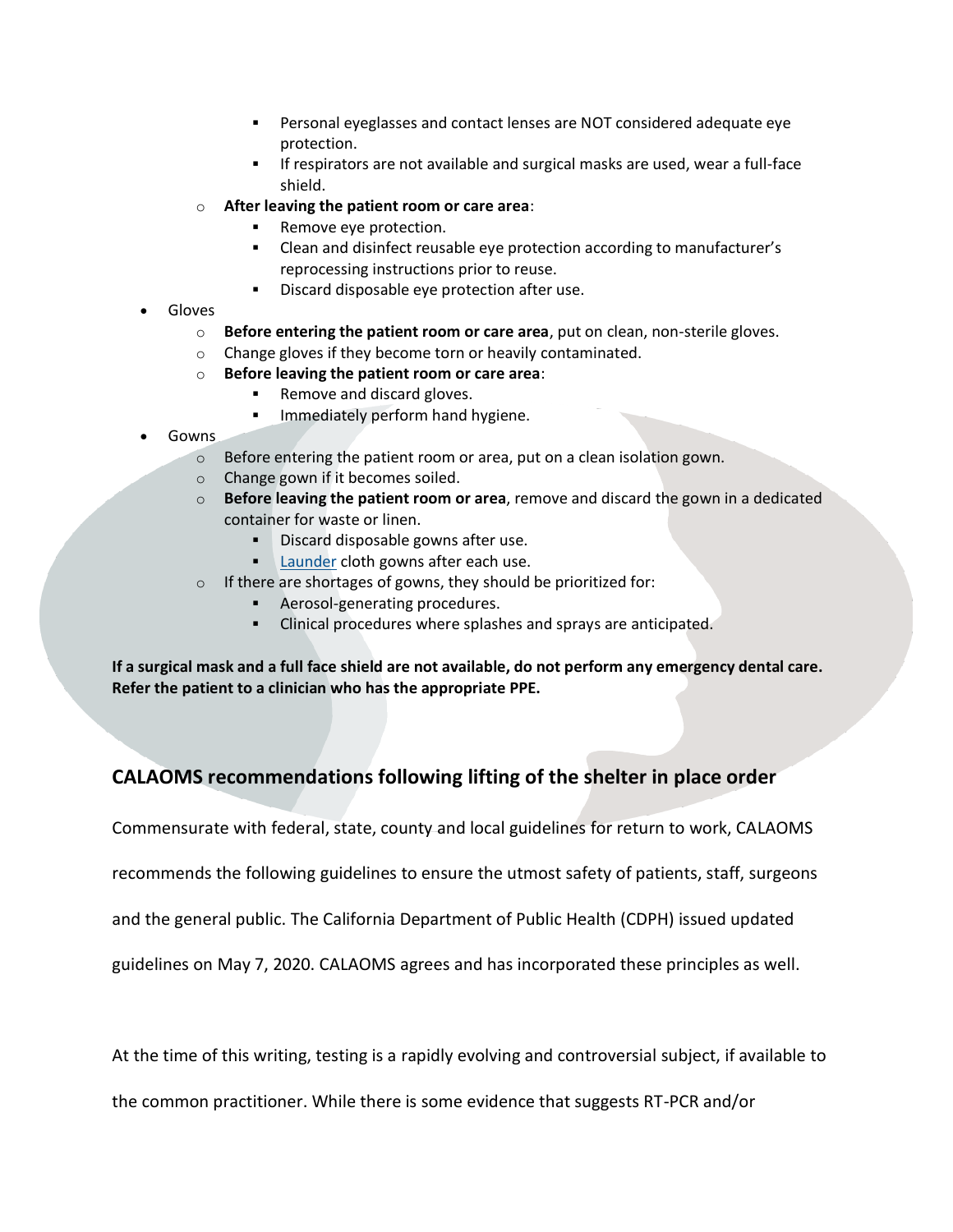Immunoglobulin Assay testing may eventually play a role in the Oral & Maxillofacial Surgeon's management, it is not to be a substitute for sound clinical judgment.

Rather, patients should be carefully screened when calling for an appointment. Questioning for symptoms of fever, cough, shaking chills, diarrhea of unknown origin, conjunctivitis, sore throat, body aches, anosmia, or headaches within the last 2 weeks should be done. Inquiry as to recent travel or contact with a known COVID-19 positive patient in the past 14 days should also be done as well. Telehealth platforms can be utilized to confirm the patient's health status. Any positive responses should be referred to a physician. If any of the above factors are positive, COVID-19 testing should occur prior to care as well as a consultation with the patient's medical provider. Deferral of elective procedures should be undertaken for three weeks. Consultation with the medical provider is critical if the patient exhibits symptoms consistent with COVID-19, but has a negative test result. If the procedure is deemed emergent, then appropriate PCR testing should be performed and if positive, the procedure should be performed in the hospital under appropriate conditions which may include a negative pressure room with the surgeon protected by a PAPR. If the procedure can be deferred for the three weeks, a repeat PCR test taken within 24 hours prior to the procedure. may be indicated prior to the office visit. A preoperative temperature and pulse oximeter reading should be taken at each patient visit.

Symptomatic patients with a positive COVID-19 test should have the oral surgical procedure deferred if possible. If a procedure is deemed emergent, then the surgery should be performed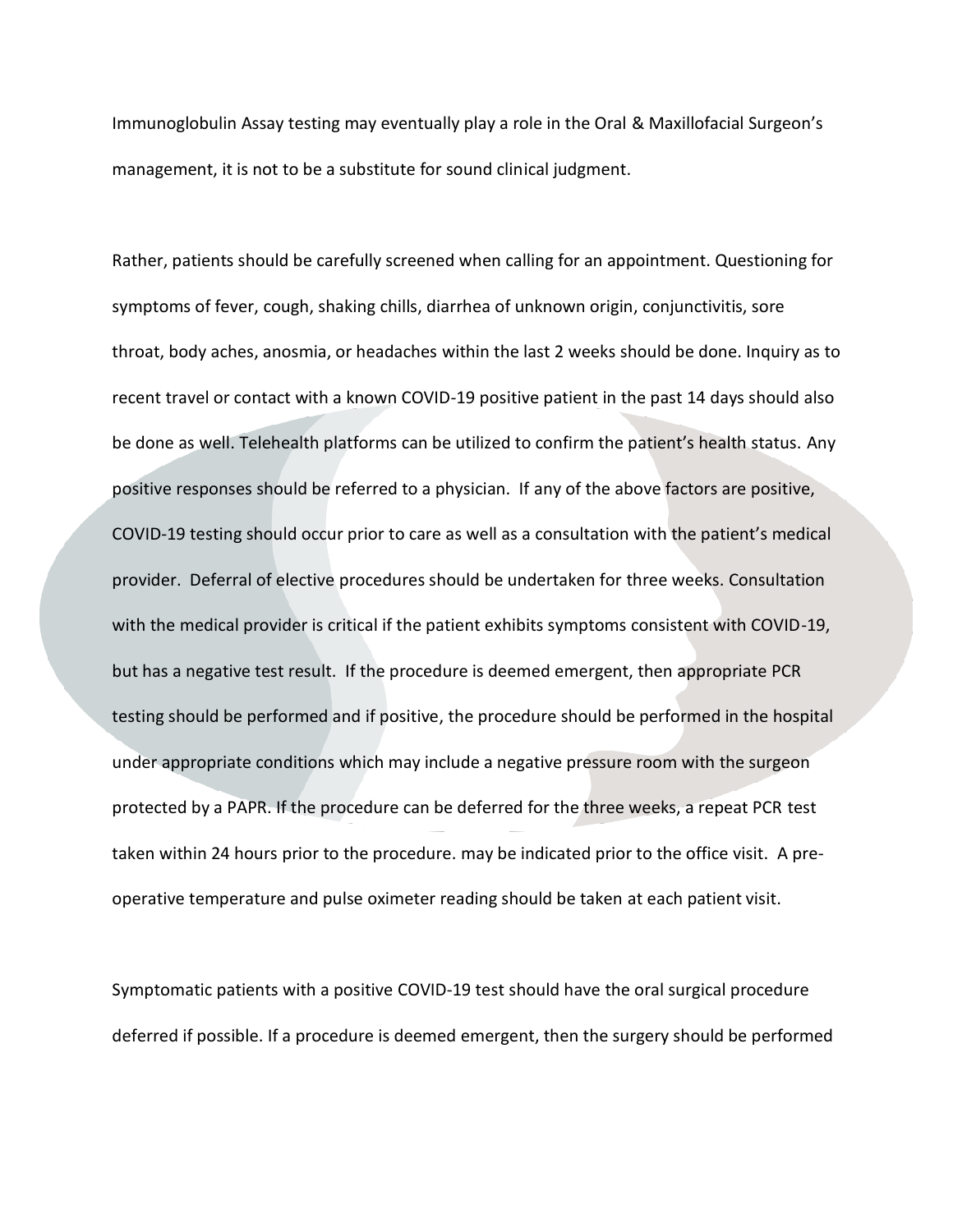in a hospital environment, in a negative pressure room with surgeon and staff in PAPR as well as other appropriate PPE outlined above, if feasible.

Additionally, staff should be screened daily for symptoms of COVID-19 with similar inquiries as above. Any patients or staff with suspected or confirmed COVID-19 should not enter the office. Any staff member that develops the above symptoms while at work should be sent home immediately and asked to self-isolate pending testing confirmation. Local county and state mandates for sick employees should be followed.

For persons (either patients or staff) with suspected or confirmed COVID-19, resolution of symptoms defined as 72 hours since last fever without anti-fever medications, and improved cough or other respiratory symptoms AND 10 days since symptom onset should have elapsed prior to allowing the patient/staff to return to the office.

Until advised otherwise, "physical distancing" measures will continue, including considering seating arrangements in the waiting room. Limiting the number of patients in the office or clinic at any one time to maintain physical distancing of a minimum of six feet between patients is encouraged. Many Oral & Maxillofacial Surgeons will urge patients to wait in their car until a room becomes ready. Furthermore, all patients are masked upon entry to the office. Removal of the mask occurs immediately prior to the procedure. Appropriate signage should be posted instructing patients on standard recommendations for respiratory hygiene/cough etiquette and social distancing. Minimizing surfaces the patient needs to touch should be undertaken as well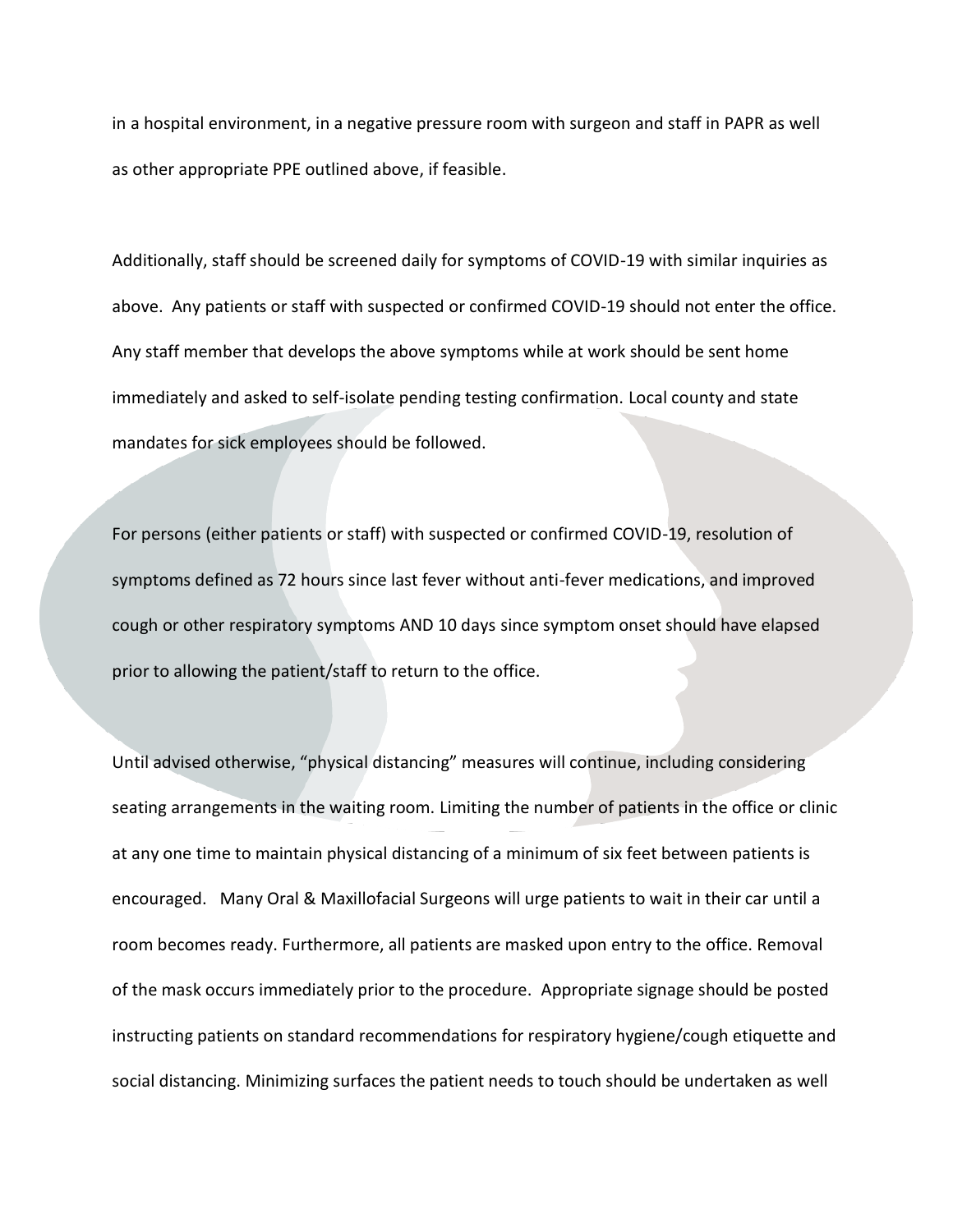as frequent disinfection of such surfaces. A pre procedural rinse of hydrogen peroxide diluted to 1.5% should be done for 60 seconds prior to surgery. Use of a throat pack or sponge, an already standard procedure in most oral and maxillofacial procedures, will also minimize transmission of the virus from the oropharynx.

Treatment of an asymptomatic patient should be undertaken with universal precautions to include goggles/eye protection, N95 mask or equivalent, face shield, gown, and gloves. Use of a handpiece or aerosolization will attempt to be avoided.

Decontamination of the operatory should follow CDC guidelines for Infection Control in Dental Health –Care Settings—2003. Routine cleaning and disinfection procedures should be used with an EPA registered, hospital grade disinfectant (Lisa N on the EPA website for EPA registered disinfectants). Proper orientation of staff to donning and doffing PPE protocols should be undertaken prior to opening with strict adherence to these principles subsequently. An observer is often helpful to maintain compliance. Proper PPE protocols are of the utmost importance and cannot be substituted for other adjunctive measures mentioned in this statement.

In the absence of widespread testing or vaccinations, a more cautious approach is appropriate. A patient may present as asymptomatic and still be communicable. Attempting to minimize the spread of aerosolized particles is encouraged. However, intrinsic to our specialty, the use of a handpiece often cannot be avoided.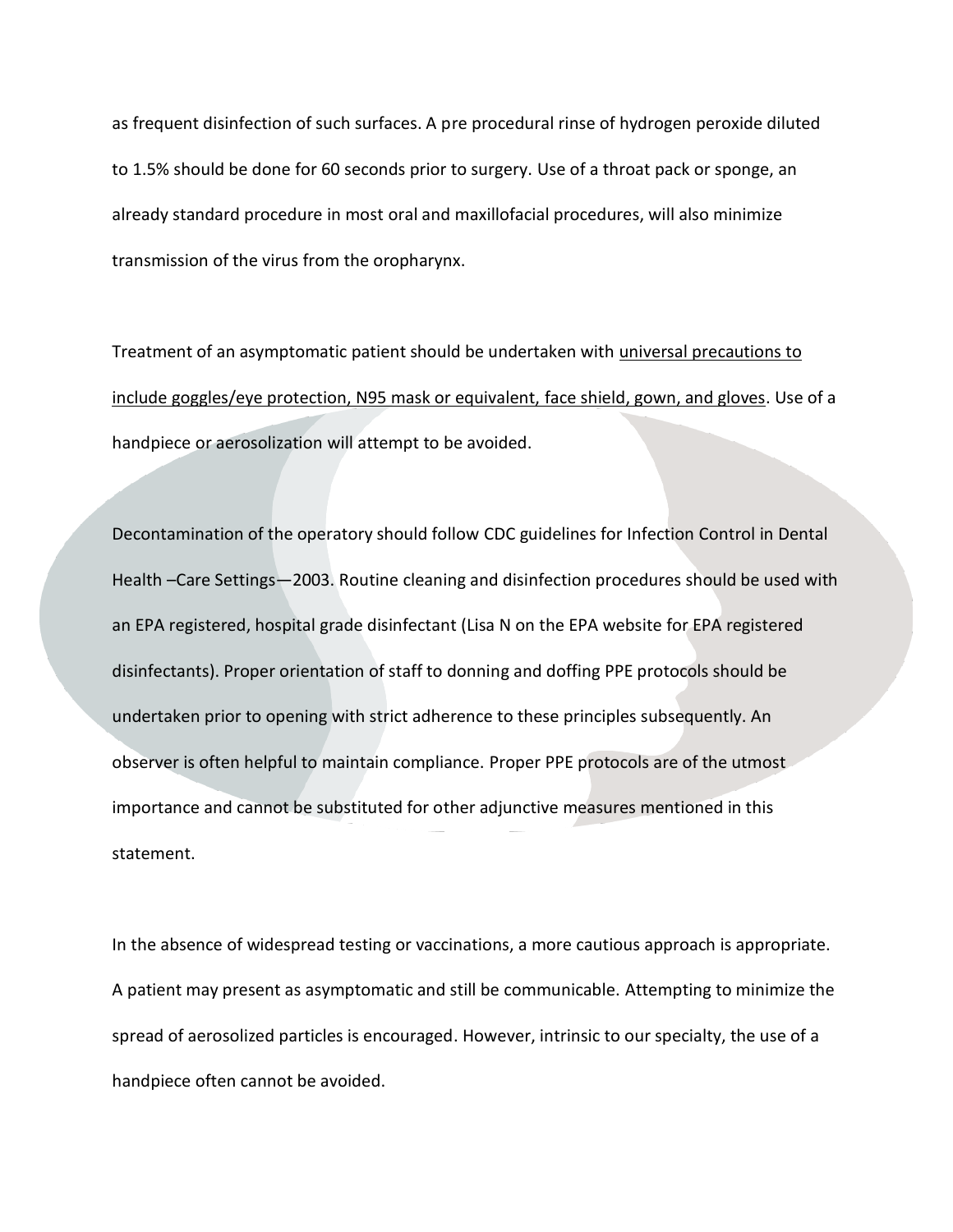A HEPA air filtration unit may be considered, as it may aid in removing contaminants from the air. Consideration of a portable or central HEPA filtration unit is an acceptable adjunctive modality in the process of prevention of disease transmission.

Ultraviolet light has also been used to decontaminate surfaces. Several studies have been conducted to determine its efficacy. The ultraviolet light is absorbed by RNA or DNA by cells or microbes and induces apoptosis which interferes with the organism's ability to replicate. UVC has short wavelength and high intensity but the intensity decreases exponentially with increasing distance from the light source. Additionally, often shadows are created where the surface in the shadow does not get decontaminated. If the surgeon chooses to utilize this technology, ensuring the proper exposure time and intensity levels affects levels of effectivity. The ability to thoroughly decontaminate the operatory, length of time needed for exposure as well as the potential hazards of UV light must all be taken into consideration before implementing its use.

Another potential decontamination aide is electrostatic disinfection. This uses a specialized solution which is atomized by an electrode inside a sprayer which sprays positively charged particles that can adhere to surfaces and objects. The advantage of this method is said to be useful for unevenly or awkwardly shaped objects or hard to reach surfaces in a room. This enhances the appropriate sanitizers to wrap around and evenly coat all types of surfaces for a more complete clean.